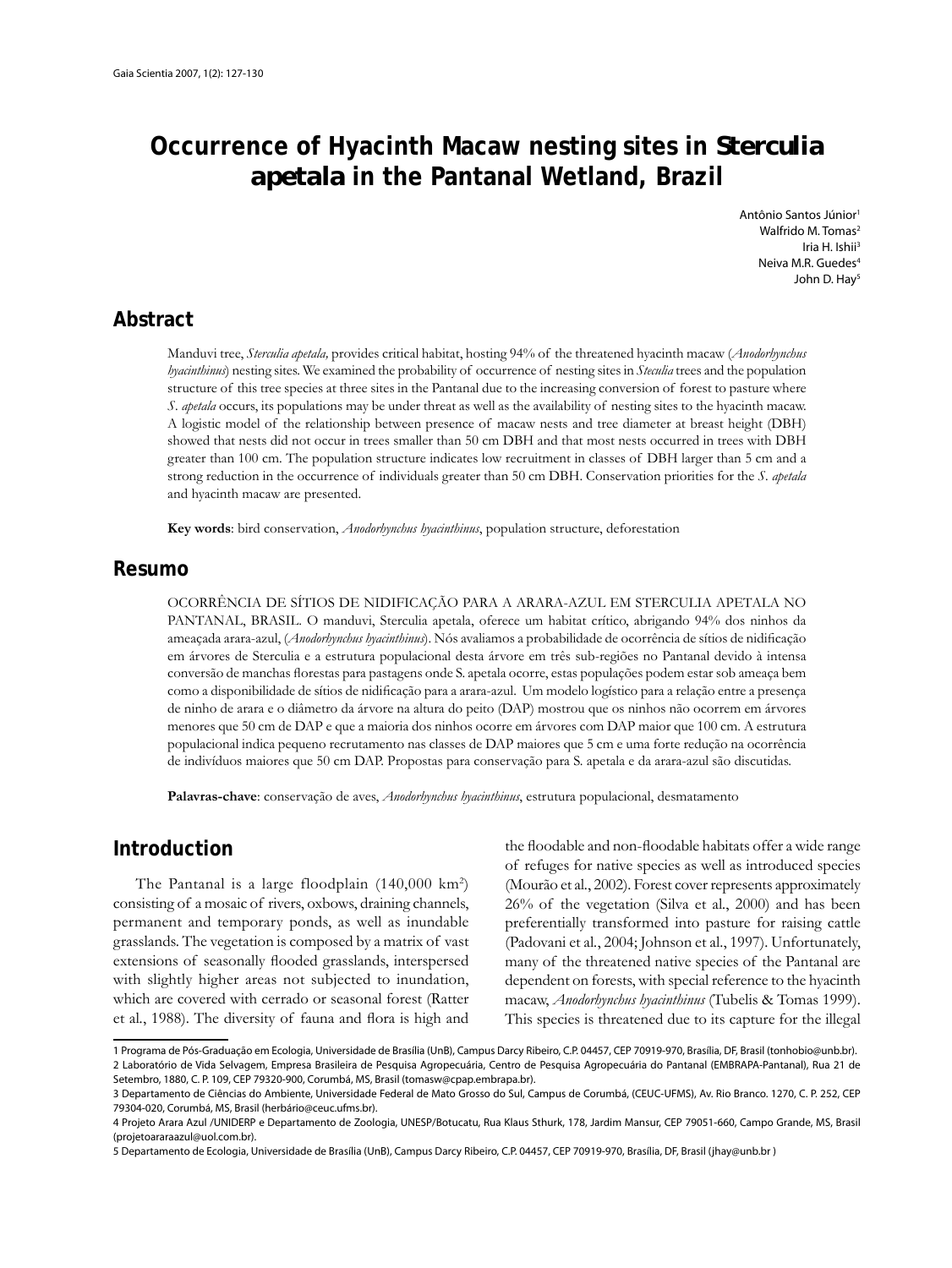pet trade, and the destruction of its habitat through burning or deforestation (Nunes et al*.*, 2006; Guedes, 2002).

The hyacinth macaw is one of the species that use forest trees for reproduction in the Pantanal wetland, excavating cavities preferentially in the trunks of manduvi trees, *Sterculia apetala* (Sick, 1997). Approximately 94 % of the nests of this macaw are found in this tree species, making it a key resource for the conservation of the hyacinth macaw in the Pantanal (Pinho & Nogueira, 2003; Guedes, 1993). Cavities in trees are a limiting resource for birds that use them for nesting, and a reduction in the availability of this resource due to human factors, such as deforestation and burning, may threaten the persistence of many bird species as a result of lower recruitment and a gradual reduction in population size (Santos Jr. et al*.*, 2006). Thus, the decreased availability of nesting sites might severely impact *A. hiacinthynus* in the Pantanal wetland, which shelters the largest population of this species. The objective of this study was to describe the occurrence of hyacinth macaw nesting sites in manduvi trees and discuss the conservation of both species in the Pantanal.

#### **Methods**

We examined the presence-absence data of nests in trunks of *S. apetala* obtained from the data bank of the Hyacinth Macaw Project/UNIDERP, and applied a logistic regression to model the probability of occurrence of nests in relation to trunk diameter at breast height (DBH). Additionally, we collected data on the population structure of *S. apetala* from the following localities: (1) Fazenda Santa Emília (19º30'24"S – 55º36'00"W), subregion of Aquidauana; (2) Estância Caiman (19º56'23"S – 56º14'26"W), sub-region of Miranda; (3) Fazenda Nhumirim (19º00'52"S – 56º38'38"W), sub-region of Nhecolândia (Silva & Abdon, 1998). In each sub-region, all individuals of *S. apetala* taller than 1.5 m found in forested areas were measured for height and DBH. The logistic function derived from the previously collected data (Databank Hyacinth Macaw Project/UNIDERP) was used to estimate the probability of occurrence of *A. hyacinthinus* nesting sites.

#### **Results and discussion**

The logistic model indicated that the minimum size for having a nest cavity for *A. hyacinthinus* was 50 cm DBH, confirming the suggestion of Santos Jr. et al.  $(2006)$  and Guedes (1993). All individuals larger than 100 cm DBH have nest cavities (Fig. 1).



Figure 1. Logistic regression relating the probability of occurrence of active nest cavities of the hyacinth macaw in trunks of Sterculia apetala as a function of diameter at breast height (DBH) (LOGIT Analysis; N=259; df =1; P=0.0001; (w\*)=exp(-5.599+(0.092)\*N-tot)/1+[exp(-5.599+(0.092)\*N-tot)]), in the Pantanal wetland.

The data collected on population structure of *S. apetala,* independent of the collection area, indicates low recruitment in classes of DBH larger than 5 cm and a strong reduction in the occurrence of individuals greater than 50 cm DBH and very few individuals with diameter greater than 110 DBH (Fig. 2). These results indicate that potential nesting sites are rare and will become increasingly rarer in the future. Data on deforestation in the Pantanal wetland showed an annual rate of 0.46% in the period from 1999 to 2000 (Padovani et al*.*, 2004). However, more recent data indicate an annual rate of 2.3 % in the period from 2000 to 2004 and at this rate the forested areas will disappear within 45 years (Harris *et al.* 2006), thus critically reducing, in the next decades, the occurrence of Hyacinth Macaw nesting sites in the Pantanal Wetland. The following steps should be taken as conservation priorities: 1) the reduction of deforestation to reduce the risk of elimination of large individuals of *S*. *apetala*; 2) the development of public policies to prevent deforestation in the region; 3) the initiation of management strategies aiming the regeneration of *S*. *apetala*, as a best practice in ranches inside the Pantanal*.* The third priority is needed as the effects of cattle trampling and foraging, plus the uncontrolled burning of forest habitats, may be drastically reducing the recruitment and survivorship in the *S. apetala* population (Johnson et al*.*, 1997), with long term effect in the viability of the Hyacinth macaw population. This is likely to lead this macaw species to extinction due to lowered reproductive success. The development of habitat management strategies for cattle ranching in the Pantanal wetland, as well as large protected areas, are urgent to achieve a long term conservation of the largest wild *Anodorhynchus hiacinthinus* population.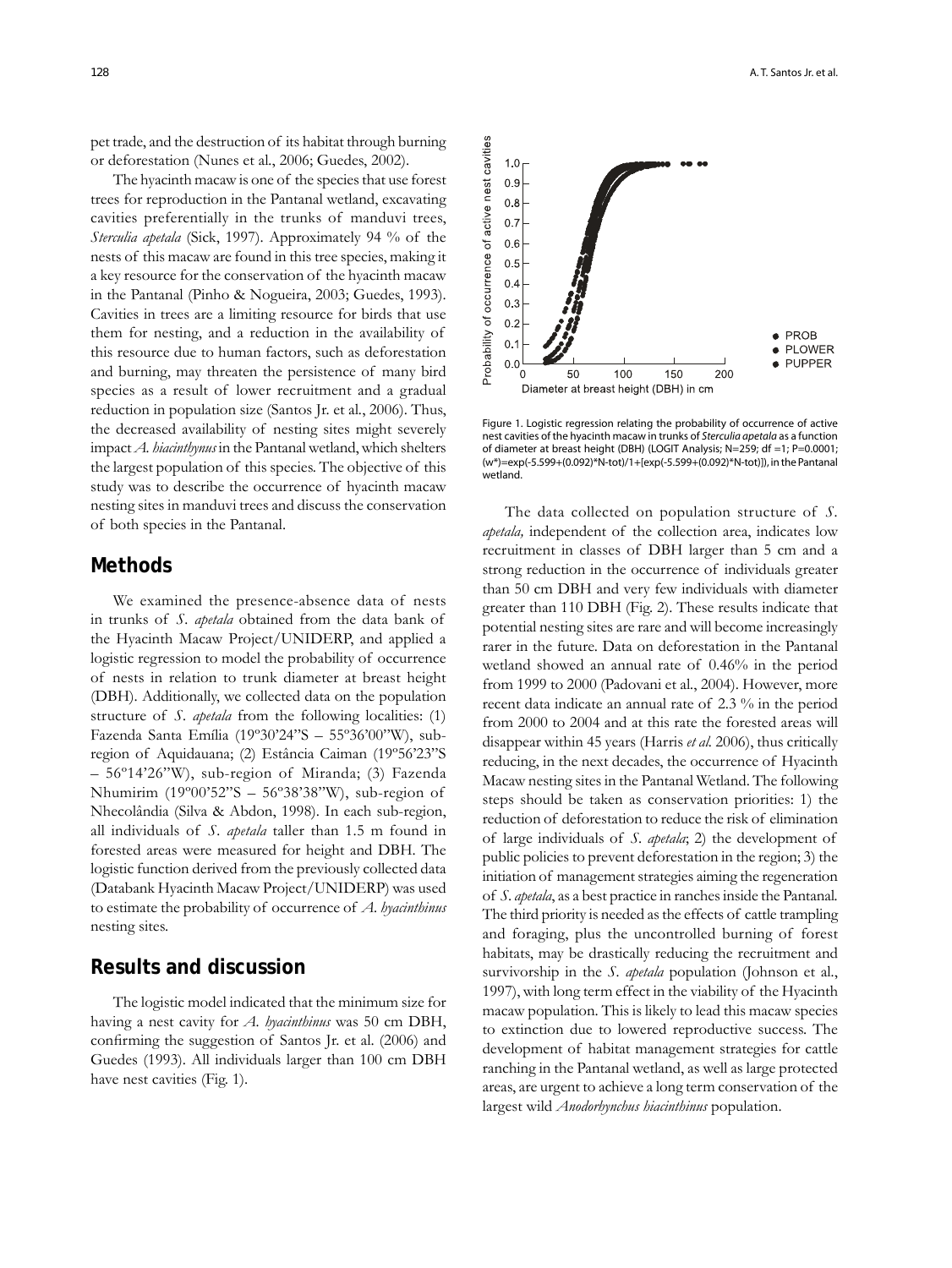



three sub-regions of the Pantanal wetland in the state of Mato Grosso do Sul.

### **Acknowledgments**

The authors thank Fundação O Boticário de Proteção à Natureza (Proposal 646\_20042), EMBRAPA-Pantanal, Instituto Arara Azul and PROBio/CNPQ for the financial and logistic support

## **References**

GUEDES, N.M.R. 1993 Biologia reprodutiva da arara-azul (*Anodorhychuns hyacinthinus*) no Pantanal – MS, Brasil. 122f. Dissertação de Mestrado em Ciências Florestais.

Piracicaba: Escola Superior de Agricultura "Luiz de Queiroz", da Universidade de São Paulo.

- GUEDES, N.M.R. 2002. El proyecto del Guacamayo jacinto *Anodorhynchus hyacinthinus* en el Pantanal Sur, Brasil. *In*: Congresso Mundial sobre Papagaios. Conservando Los Loros y Sus Habitats, Tenerife: Ed. Loro Parque. p.163-174.
- JOHNSON, M.A.; TOMAS, W.M. & GUEDES, N.M.R. 1997. On the Hyacinth macaw`s nesting tree: density of young manduvis around adult trees under three different management conditions in the Pantanal wetland, Brazil. Ararajuba 5(2): 185-188.
- HARRIS, M.; ARCANGELO, C.; PINTO, E.C.; CAMARGO, G.; RAMOS-NETO, M.B. & SILVA, S.M. 2006. Estimativa de perda de cobertura vegetal original na Bacia do Alto Paraguai e Pantanal Brasileiro: ameaças e perspectivas. Natureza & Conservação 4(2): 50-66.
- MOURÃO, G.M.; COUTINHO, M.E.; MAURO, R.A.; TOMAS, W.M. & MAGNUNSSON, W. 2002. Levantamentos aéreos de espécies introduzidas no Pantanal: Porcos Ferais (porco monteiro), gado bovino e Búfalos. Boletim de Pesquisa 28. Corumbá: EMBRAPA Pantanal.
- NUNES, A.P.; TICIANELI, F.A.T. & TOMAS, W.M. 2006. Aves ameaçadas ocorrentes no Pantanal. Série Documentos, nº 83. EMBRAPA. Corumbá.
- PADOVANI, C.R.; CRUZ, M.L.L. & PADOVANI, S.L.A.G. 2004. Desmatamento do Pantanal brasileiro para o ano 2000. *In:* IV Simpósio sobre Recursos Naturais e Sócio-econômicos do Pantanal. Corumbá: EMBRAPA Pantanal. p. 1-7.
- PINHO, J.B. & NOGUEIRA, F.M.B. 2003. Hyacinth macaw (*Anodorhynchus hyacinthus*) reproduction in the northern Pantanal, Mato Grosso, Brazil. Ornitologia Neotropical 14: 29-38.
- RATTER, J.A; POTT, A; POTT, V.J.; CUNHA, C.N. & HARIDASSAN, M. 1988. Observation on woody vegetation types in the Pantanal and at Corumbá, Brazil. Notes of Royal Botanic Garden 45(1): 503-525.
- SANTOS JR., A.; ISHII, I.H.; GUEDES, N.M.R. & ALMEIDA, F.L.R. 2006. Appraisal of the age of the trees used as nests by the Hyacinth Macaw in the Pantanal*,* Mato Grosso. Natureza & Conservação 4(2): 67-79.
- SICK, H. 1997. Ornitologia brasileira. Rio de Janeiro: Nova Fronteira. p.780.